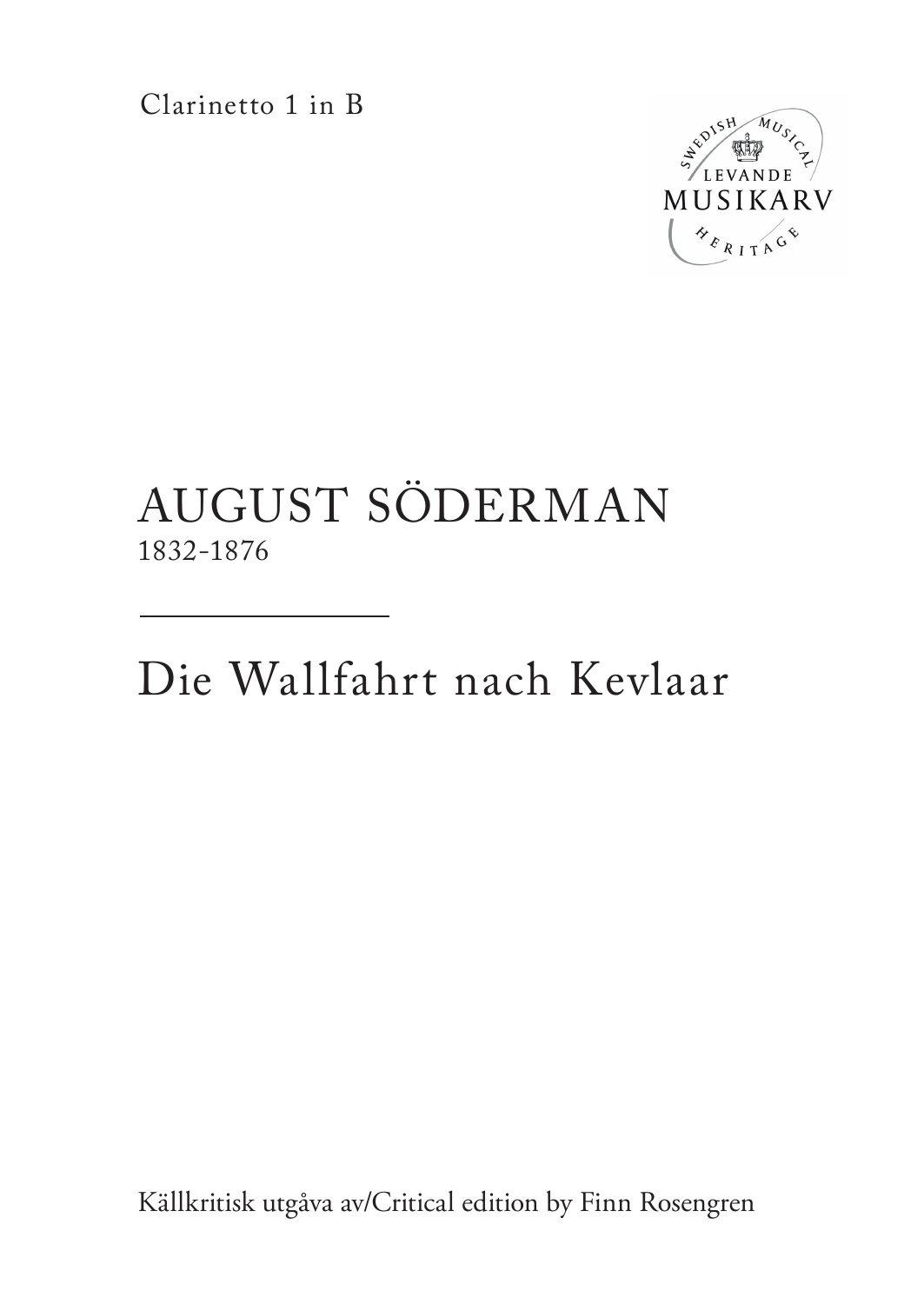## Die Wallfahrt nach Kevlaar





Swedish Musical Heritage, Kungl. Musikaliska akademien, Stockholm 2015. Public domain. www.levandemusikarv.se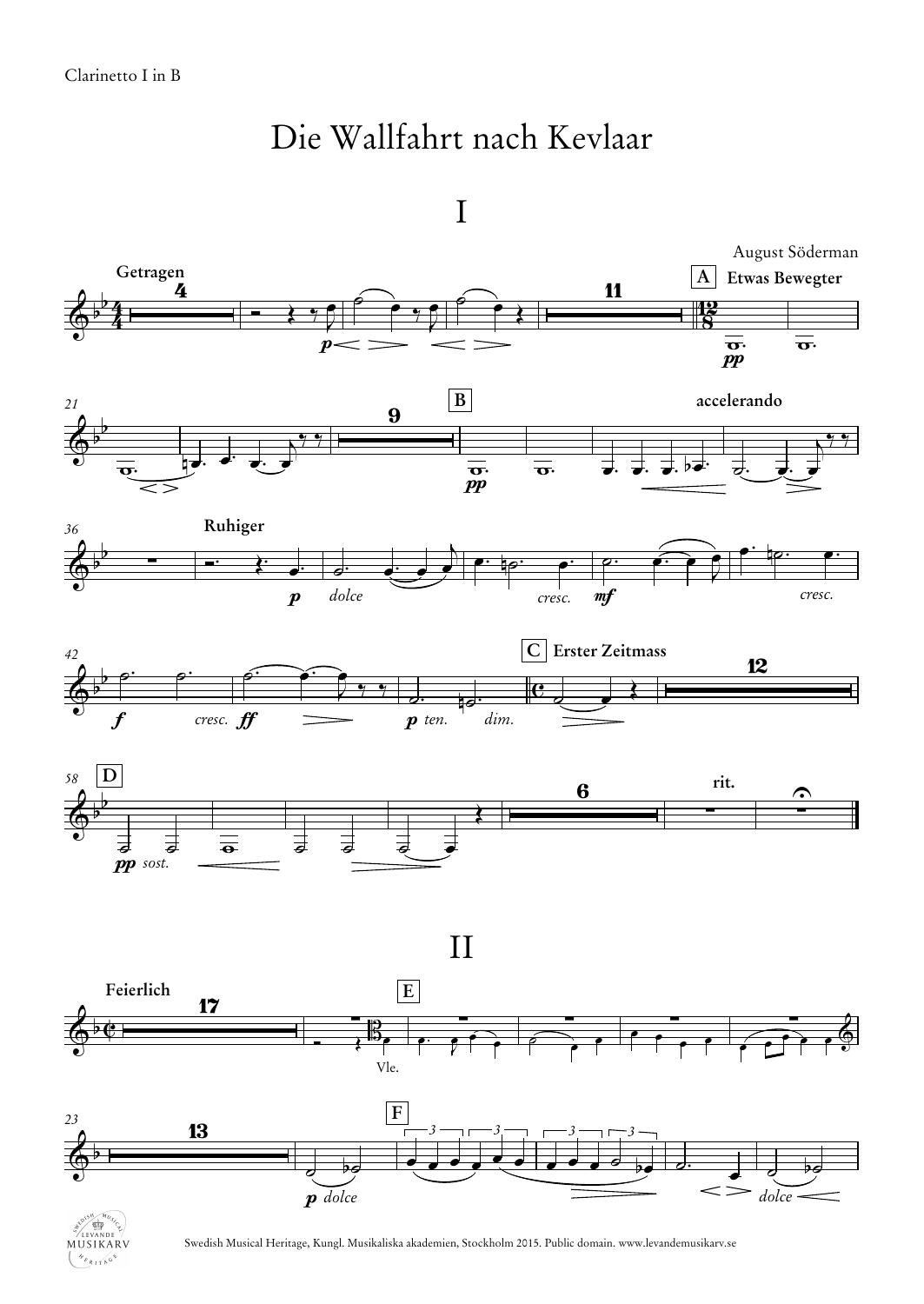## Clarinetto I in B